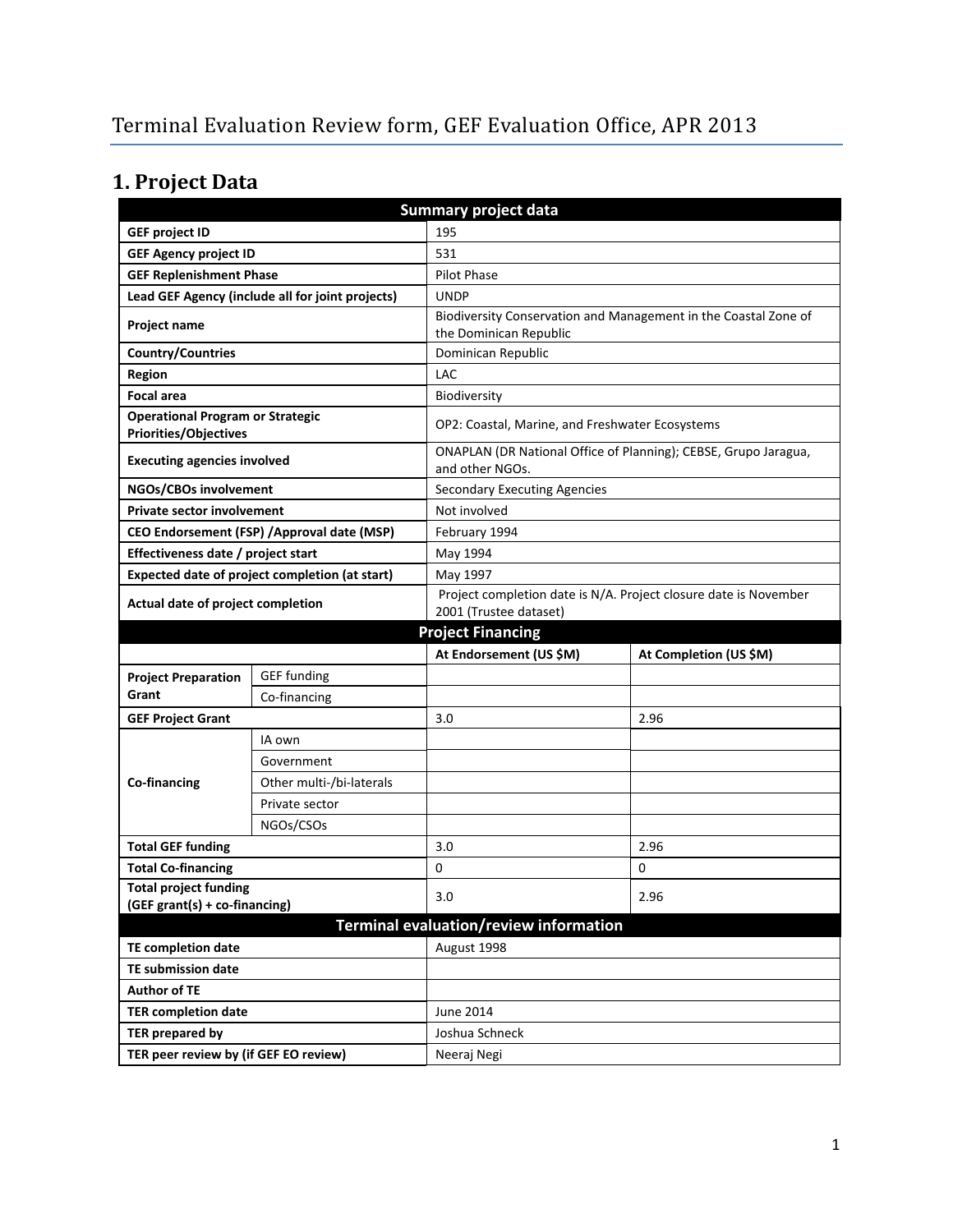| <b>Criteria</b>                           | <b>Final PIR</b>         | <b>IA Terminal</b><br><b>Evaluation</b> | <b>IA Evaluation</b><br><b>Office Review</b> | <b>GEF EO Review</b> |
|-------------------------------------------|--------------------------|-----------------------------------------|----------------------------------------------|----------------------|
| <b>Project Outcomes</b>                   | N/A                      | N/R                                     | N/R                                          |                      |
| <b>Sustainability of Outcomes</b>         | N/A                      | N/R                                     | N/R                                          | U/A                  |
| <b>M&amp;E Design</b>                     | N/A                      | N/R                                     | N/R                                          |                      |
| <b>M&amp;E</b> Implementation             | N/A                      | N/R                                     | N/R                                          |                      |
| <b>Quality of Implementation</b>          | N/A                      | N/R                                     | N/R                                          |                      |
| <b>Quality of Execution</b>               | N/A                      | N/R                                     | N/R                                          | MS                   |
| Quality of the Terminal Evaluation Report | $\overline{\phantom{a}}$ |                                         | N/R                                          |                      |

# **2. Summary of Project Ratings**

# **3. Project Objectives**

#### 3.1 Global Environmental Objectives of the project:

According to the Project Document (PD), the GEOs of the project were to preserve Dominican coastal biodiversity and ecosystems by facilitating their sustainable management and use. The Dominical coastal zone provides critical winter habitat for hundreds of migratory species and harbors several threatened species, including whales, sea turtles, crocodiles, manatees, black coral, and numerous bird, reptile, invertebrates and vascular plant species (PD, pg 3). These resources face a number of threats, principally stemming from intense competition for coastal zone resources, changing land use, demographic pressures, poorly planned tourism development, and a lack of communication between scientific research and land-use planning (PD, pg 4).

#### 3.2 Development Objectives of the project:

The Development Objectives, as stated in the PD, are to preserve the Dominican coastal biodiversity and ecosystems by facilitating their non-destructive economic use. This will be achieved by the development of a multi-sectoral model of integrated coastal zone management with participation of all stakeholders. The model will be developed for three pilot areas – Jaragua, Samana, and Los Haitises– with the intention of adapting it subsequently to the rest of Dominican coastal zones pending evaluation of the results (PD, pg 21).

To achieve the long-term goal of the project, the project has the following five immediate objectives and associated outputs:

- 1. *Strengthen the capacity of governmental, non-governmental, university, and private sector organizations to manage the coastal zone by providing structure and improving human and technical capabilities for conserving biodiversity while pursuing economic development*. Outputs under this objective are:
	- a. Improved operating procedures in environmental organizations with strategic plans in operation
	- b. Enhance technical capacity of participating institutions
	- c. Increased expertise of specialists in participating institutions and increased numbers of environmentally trained personnel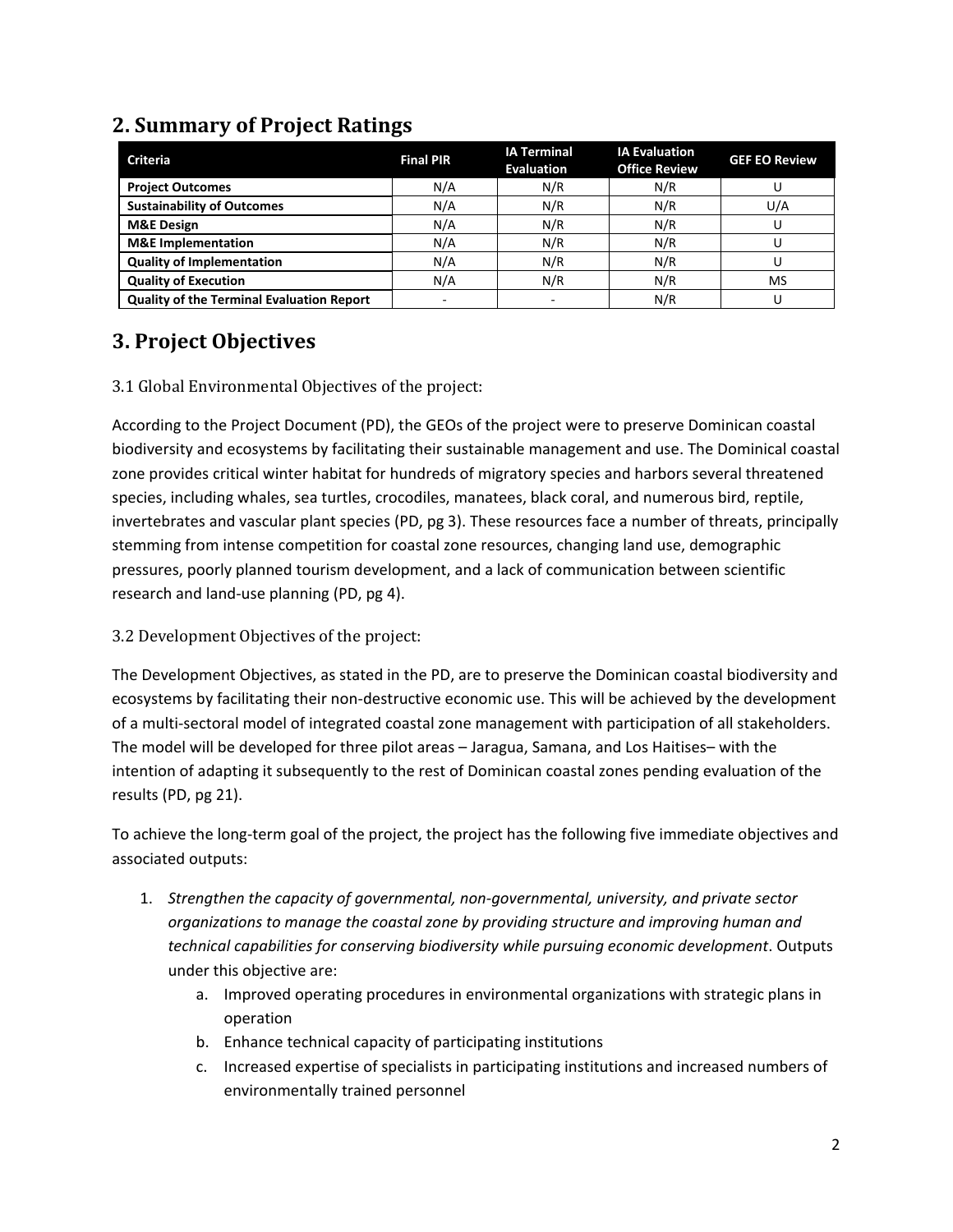- d. Establishment of permanent bases of operation in the coastal zone for appropriate institutions
- e. Creation of private sector partnership to promote independent financing of training, public education, and environmentally sensitive economic ventures
- 2. *Establish a research program in-country to support coastal zone management, sustainable resource development, biodiversity conservation, and continuous long-term environmental monitoring* – this objective includes establishment of a GIS system to be shared among university, NGOs, government agencies, and local communities to serve as a basis for conservation planning and management decisions.
- 3. *Establish a coastal zone management policy for the Dominican Republic, initially establishing regional management plans in selected areas as model projects for extension of regional planning to the remainder of the coastal zone.* Outputs under this objective are:
	- a. Establishment of regional management plans with significant community input in the Jaragua Region and in the proposed Biosphere Reserve in the Samana Bay Region
	- b. Establishment of a coastal zone management policy.
- *4. In collaboration with community organizations, establish appropriate mechanisms of improving public awareness of biodiversity, its relationship to human welfare, and its significance as a basis for sustained economic activity*
- *5. Develop and implement effective mechanisms for the participation of local communities in conservation, planning, and action*

3.3 Were there any **changes** in the Global Environmental Objectives, Development Objectives, or other activities during implementation?

**Yes**. While there were no changes to the Global Environmental Objectives or Development Objectives noted in the TE, the scope of activities appears to have been downscaled. Project management appears to have structured and planned work around those objectives that were seen by the management team as feasible, dropping those objectives (notably development and implementation of coastal management plans) that were seen as not feasible. There is no mention in the TE as to what UNDP's role in shaping and supervising project implementation was, and whether UNDP approved changes in project activities.

## **4. GEF EO assessment of Outcomes and Sustainability**

Please refer to the GEF Terminal Evaluation Review Guidelines for detail on the criteria for ratings.

Relevance can receive either a Satisfactory or Unsatisfactory rating. For Effectiveness and Cost efficiency, a six point rating scale is used (Highly Satisfactory to Highly Unsatisfactory), or Unable to Assess. Sustainability ratings are assessed on a four-point scale: Likely=no or negligible risk; Moderately Likely=low risk; Moderately Unlikely=substantial risks; Unlikely=high risk. In assessing a Sustainability rating please note if, and to what degree, sustainability of project outcomes is threatened by financial, sociopolitical, institutional/governance, or environmental factors.

Please justify ratings in the space below each box.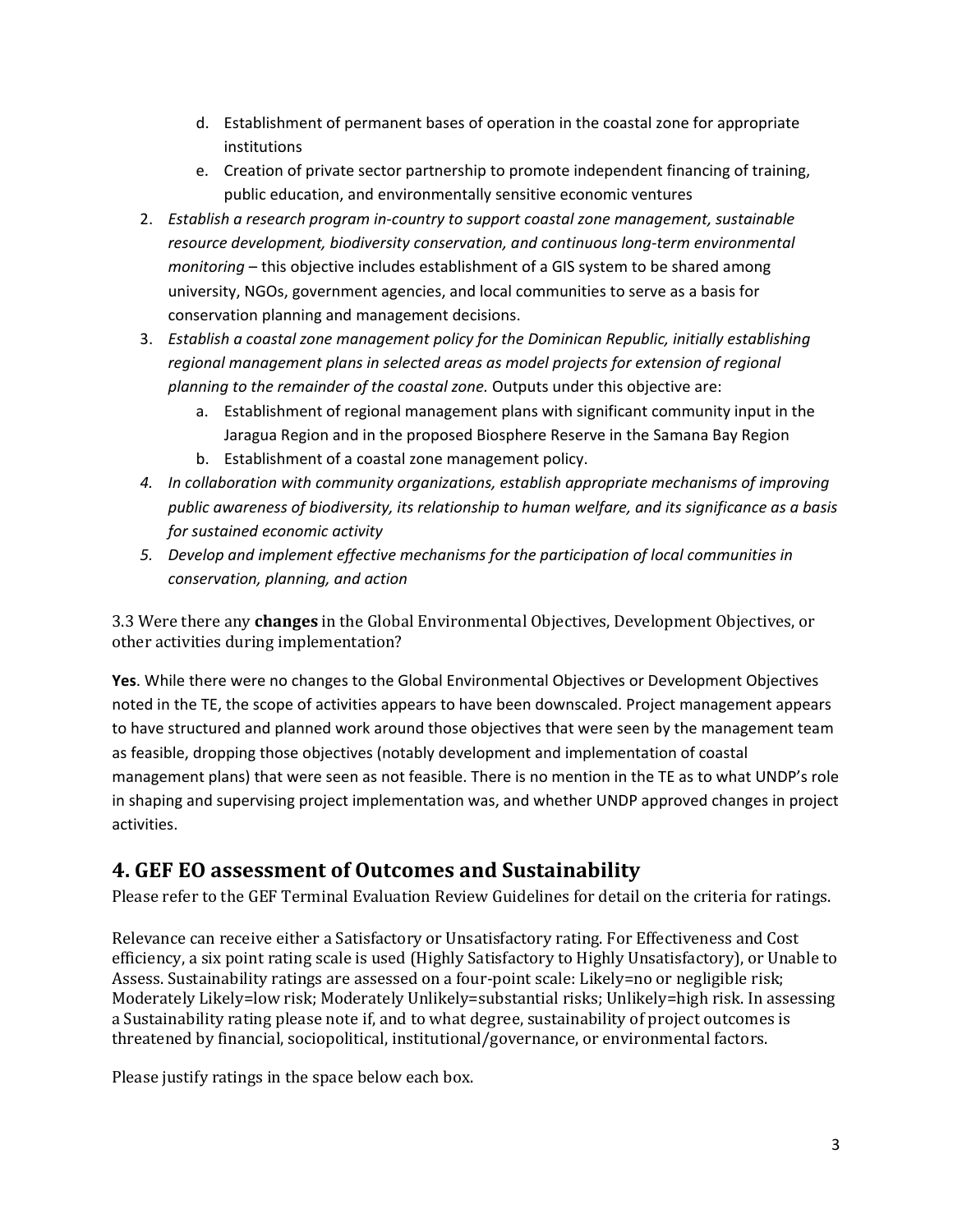| 4.1 Relevance | Rating: Satisfactory |
|---------------|----------------------|
|               |                      |

The project is relevant to both the Dominican Republic and the GEF. For the Dominican Republic, alignment is seen between the project's long-term goal of sustainable management of coastal resources and the Government of the Dominican Republic's 1992-1996 Country Program that seeks to ensure that development and land-use occur in a sustainable manner (PD, pg 6). In addition, the country has established a system of protected areas covering nearly 12% of the national territory. However, this system of protected areas lacks a comprehensive assessment of biodiversity and a comprehensive management policy – two issues which this project seeks to address. For the GEF, the project is consistent with Operational Program 2, which seeks to conserve globally-significant biodiversity in Coastal, Marine, and Freshwater Ecosystems. As stated above, the Dominican coastal zone targeted by this project provides critical winter habitat for hundreds of migratory species and harbors several threatened species, including whales, sea turtles, crocodiles, manatees, black coral, and numerous bird, reptile, invertebrates and vascular plant species (PD, pg 3). These resources face a number of threats, principally stemming from intense competition for coastal zone resources, changing land use, demographic pressures, poorly planned tourism development, and a lack of communication between scientific research and land-use planning (PD, pg 4).

| <b>4.2 Effectiveness</b> | Rating: Unsatisfactory |
|--------------------------|------------------------|
|                          |                        |

While the project was able to make some progress in developing technical capabilities of partners, undertaking biological monitoring, and in implementing a public awareness-raising campaign, it failed at developing and establishing a coastal zone management policy in piloted regions and the larger Dominican Republic that would have potentially led to real changes on the ground. Project objectives to develop and implement policy were not feasible given that the project was implemented largely without the participation of governmental institutions, and project executing agents had no authority to develop and implement coastal management plans in either the piloted sites or for the DR itself. As stated in the TE, the project's theory of change rests on the assumption that effective resource management is science driven. However, as the project experience has shown, "the governance process itself is both the major problem and the major opportunity and the 'science-driven management' hypothesis has been revised or rejected" (TE, pg 9).

Progress is detailed further along each of the five immediate objectives:

1. *Strengthen the capacity of governmental, non-governmental, university, and private sector organizations to manage the coastal zone by providing structure and improving human and technical capabilities for conserving biodiversity while pursuing economic development*. Under this objective, stakeholders participating in the project (not clear from TE what organizations comprise this group) have been strengthened through workshops and seminars, research activities, and a small-scale grants program. Five projects (not clear from TE what these projects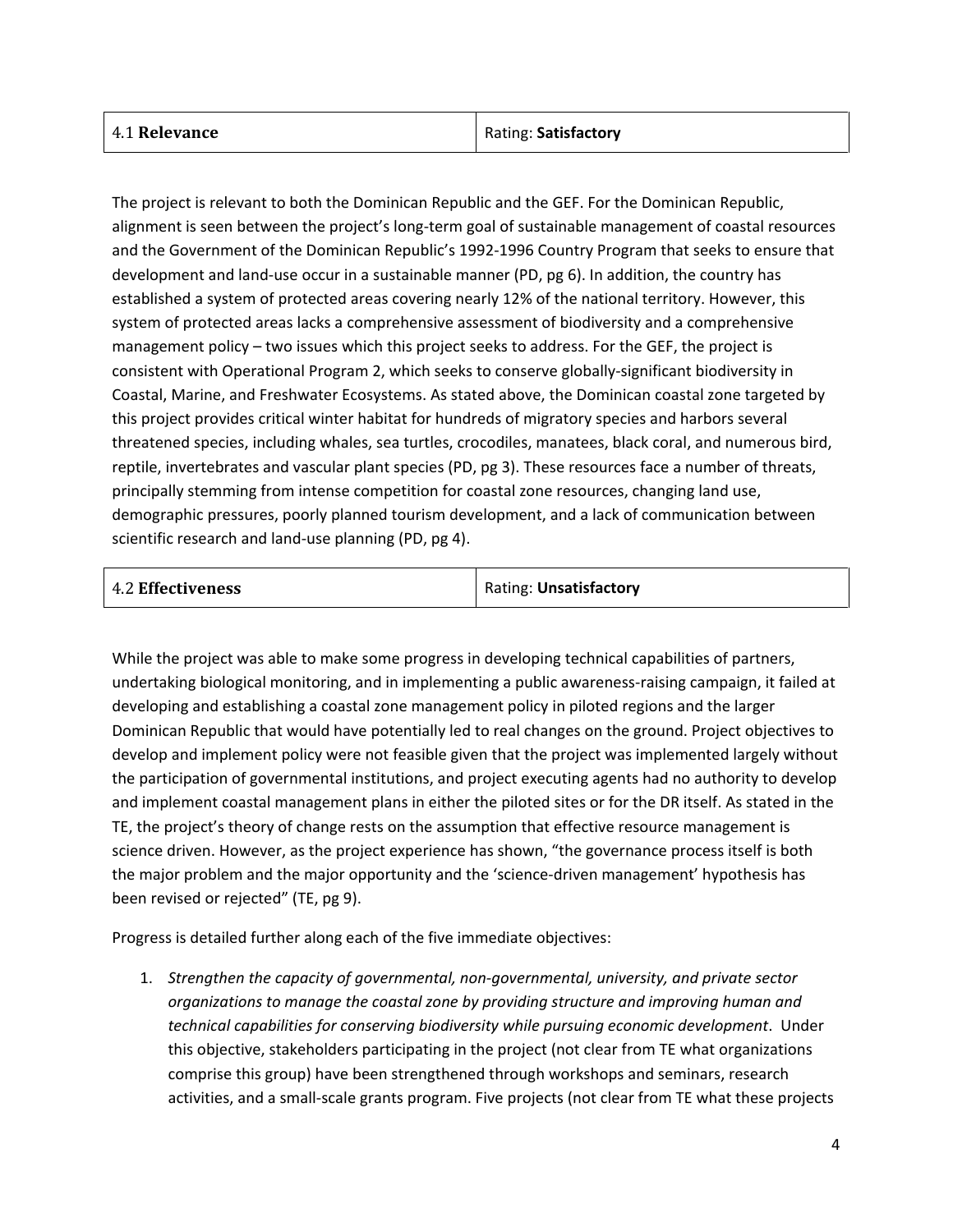were) were carried out that were designed to promote sustainable forms of resource use, build the capacity of community-level organizations, and promote awareness of conservation issues. Activities under this objective that call for the creation of private sector partnerships to promote "green investments" did not go forward for reasons not stated in the TE (TE, pg 11).

- 2. *Establish a research program in-country to support coastal zone management, sustainable resource development, biodiversity conservation, and continuous long-term environmental monitoring Establish a coastal zone management policy for the Dominican Republic, initially establishing regional management plans in selected areas as model projects for extension of regional planning to the remainder of the coastal zone.* TE states that under this objective, a major program of interdisciplinary research has been carried out in all of the pilot areas (4 pilot areas – one was added during implementation). A GIS information system was set up in the National University, and is reportedly accessible "to all interested parties" (TE, pg 22). However, the goal of establishing a research program that is linked to coastal zone management was not achieved since, as of yet, there is no coastal zone management program in the DR (TE, pg 13).
- 3. *Establish a coastal zone management policy for the Dominican Republic, initially establishing regional management plans in selected areas as model projects for extension of regional planning to the remainder of the coastal zone.* As stated in the TE, the project failed to achieve this objective for the simple reason that "the NGOs selected to implement this GEF project do not have the authority to promulgate regional management plans let alone a national policy for the Dominican coastal zone" (TE, pg 13). TE states that sets of recommendations on a diversity of topics have been put forward at each of the four demonstration sites. TE also states that "with the exception of Los Haitises these tend to be lists of problems and proposed actions that lack strategic focus" (TE, pg 14).
- *4. In collaboration with community organizations, establish appropriate mechanisms of improving public awareness of biodiversity, its relationship to human welfare, and its significance as a basis for sustained economic activity-* TE provides a short list of activities that were pursued under this objective, and include over 50 workshops and courses, training for school teachers, school education modules seen by around 800 school children, and production of pamphlets. However, there is no assessment on the effectiveness of these efforts in improving environmental awareness in targeted communities, or the degree to which these efforts have led to any changes in support for conservation and sustainable use of coastal resources.
- *5. Develop and implement effective mechanisms for the participation of local communities in conservation, planning, and action.* While the activities under this objective were broadly stated and somewhat unclear, TE finds that several activities undertaken under this objective have been successful in building capacity and confidence among several user groups in each of the four demonstration sites. Projects listed include training workshops for tourism guides, production of sweets in Los Haites and fish artisanal products in Samana. As with other project activities, the lack of baselines, indicators and targets limits the ability to assess the effectiveness of these efforts.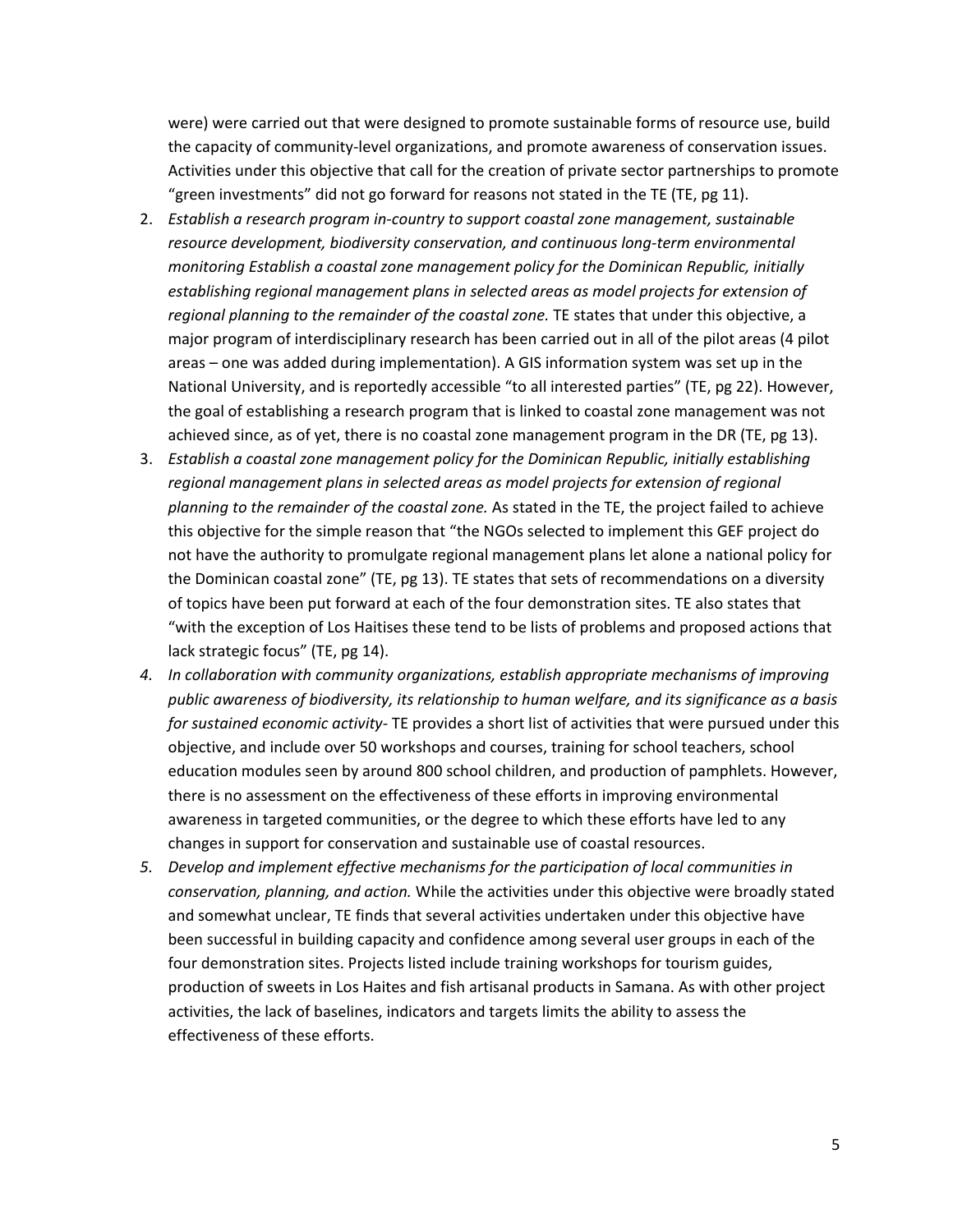| 4.3 Efficiency | Rating: Moderately Satisfactory |
|----------------|---------------------------------|
|----------------|---------------------------------|

The TE is does not provide a rating for project efficiency and is inconsistent in its discussion of aspects of project efficiency. Nevertheless, evidence presented in the TE suggests that the project experienced moderate shortcomings with respect to implementation which impacted the ability of the project to achieve all of its stated objectives. TE states that only after project implementation had begun and a Project Coordinator had been retained, it was "discovered" that UNOPS procedures require an international solicitation process for all subcontracts exceeding \$50,000, which included all of the work to be contracted under this project (TE, pg 6). However, the intent of the PD was that subcontracts would be executed by Dominican NGOs to better strengthen local capacity and ownership (TE, pg 6). To address this issue, the project made ONAPLAN – the Dominican National Office for Planning – the executing agency, and adopted a "short list" solicitation process modeled on the World Bank's. This led to a protracted series of negotiations over detailed work plans for each subcontractor that consumed the better part of a year. During this time, a fourth pilot area was added to the project. Execution of project activities was compressed into a two-year period (TE, pg 31 – although project's financial closure was much later in 2001) and it does not appear that an extension was sought. Project management appears to have structured and planned work around those objectives that were seen by the management team as feasible, dropping those objectives (notably development and implementation of coastal management plans) that were seen as not feasible. There is no mention in the TE as to what UNDP's role in shaping and supervising project implementation was, and whether UNDP approved changes in project activities. At the same time, TE states in the executive summary that the project has been administrated with "outstanding skill and efficiency" and successfully adapted to a rapidly changing institutional landscape (TE, pg 2).

| 4.4 Sustainability | Rating: Unable to Assess |
|--------------------|--------------------------|
|--------------------|--------------------------|

The TE does not provide a rating for sustainability of project outcomes, nor discuss sustainability sufficiently to provide a rating in this TER.

#### **5. Processes and factors affecting attainment of project outcomes**

5.1 Co-financing. To what extent was the reported co-financing essential to the achievement of GEF objectives? If there was a difference in the level of expected co-financing and actual co-financing, then what were the reasons for it? Did the extent of materialization of co-financing affect project's outcomes and/or sustainability? If so, in what ways and through what causal linkages?

Project was designed without any co-financing, and no co-financing is reported to have materialized during implementation.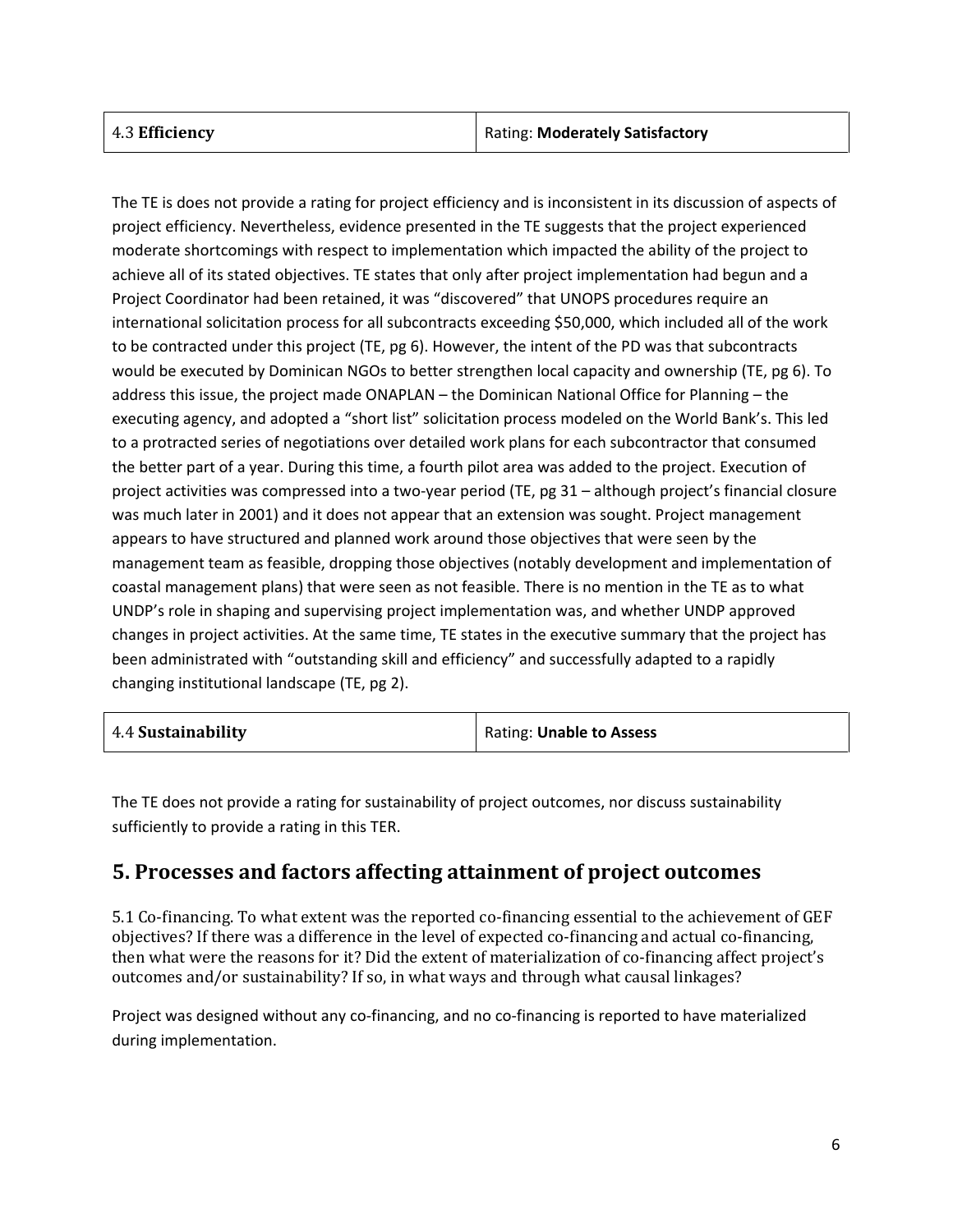5.2 Project extensions and/or delays. If there were delays in project implementation and completion, then what were the reasons for it? Did the delay affect the project's outcomes and/or sustainability? If so, in what ways and through what causal linkages?

TE states that after project implementation had begun and a Project Coordinator had been retained, it was "discovered" that UNOPS procedures require an international solicitation process for all subcontracts exceeding \$50,000, which included all of the work to be contracted under this project (TE, pg 6). However, the intent of the PD was that subcontracts would be executed by Dominican NGOs to better strengthen local capacity and ownership (TE, pg 6). To address this issue, the project made ONAPLAN – the Dominican National Office for Planning – the executing agency, and adopted a "short list" solicitation process modeled on the World Bank's. This led to a protracted series of negotiations over detailed work plans for each subcontractor that consumed the better part of a year. During this time, a fourth pilot area was added to the project. Execution of project activities was compressed into a two-year period (TE, pg 31 – although project's financial closure was much later in 2001) and it does not appear that an extension was sought. While it is likely that the shortened time for implementation of project activities limited to some degree the extent to which project activities were completed, the failure of the project to achieve some key objectives, notably the development and implementation of coastal management plans, is more likely due to critical weaknesses in project design rather than any delays in project implementation.

5.3 Country ownership. Assess the extent to which country ownership has affected project outcomes and sustainability? Describe the ways in which it affected outcomes and sustainability, highlighting the causal links:

Country ownership is evident in some areas, but not so much in others. TE states that the "character and ownership of the project is clearly Dominican," noting that the project was executed by a Dominican agency, ONAPLAN, and administered by a Dominican national (TE, pg 35). However, there is little evidence in the TE to suggest that the Government of the DR engaged in the project in a substantive way – certainly not to the extent needed to develop and implement coastal management plans. TE finds that the failure to incorporate the active participation of governmental institutions responsible for coastal management in the DR – both at the pilot sites and throughout the DR – is a key weakness of project design (TE, pg 9). In addition, TE notes that the project was implemented at a time of "major institutional change" regarding environmental policy in the DR, with many institutions experiencing high staff turnover (TE, pg 33). All this is to say that this project does not appear to have been a priority for the Government of DR, and to the extent to which outcomes and sustainability are dependent upon policy changes that require participation and support from Government actors, this has diminished both the extent of outcome achievements and prospects for sustainability.

## **6. Assessment of project's Monitoring and Evaluation system**

Ratings are assessed on a six point scale: Highly Satisfactory=no shortcomings in this M&E component; Satisfactory=minor shortcomings in this M&E component; Moderately Satisfactory=moderate shortcomings in this M&E component; Moderately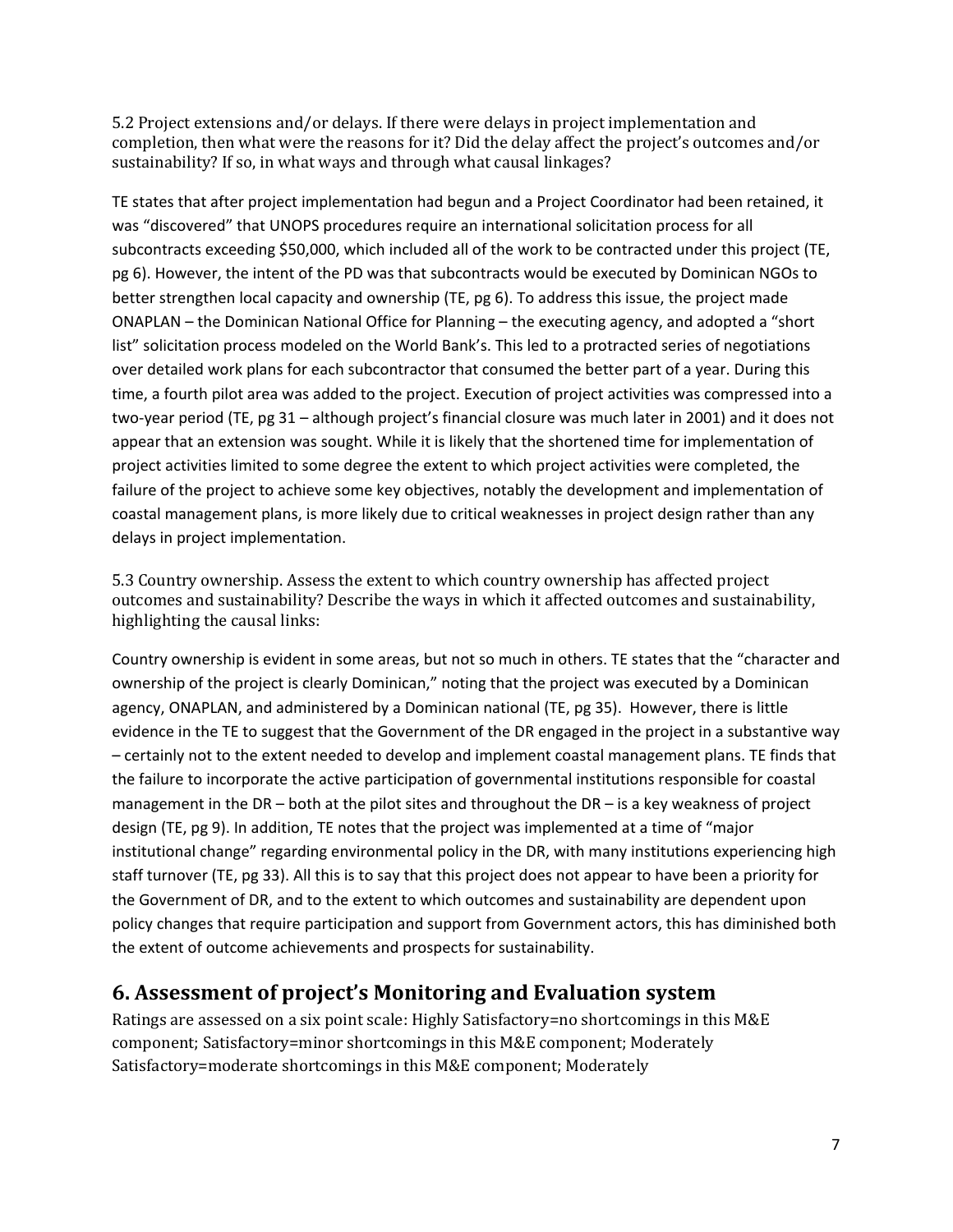Unsatisfactory=significant shortcomings in this M&E component; Unsatisfactory=major shortcomings in this M&E component; Highly Unsatisfactory=there were no project M&E systems.

Please justify ratings in the space below each box.

| 6.1 M&E Design at entry | Rating: Unsatisfactory |
|-------------------------|------------------------|
|-------------------------|------------------------|

Project design had a wholly inadequate M&E system at entry. Project lacked baselines, indicators and targets. No implementation timetable was provided for project activities except to organize activities into 3 phases – each 1 year long – but having little clear connection to the activities later described in the PD. PD does not establish who is responsible for conducting M&E or how M&E should feed into adaptive management. PD simply states that the project will be subject to tripartite review by representatives of the Government, UNDP, and the multi-agency commission at least once every 12 months (TE, pg 30). Project budget does not specifically allocate any resources to M&E.

| 6.2 M&E Implementation | Rating: Unsatisfactory |
|------------------------|------------------------|
|                        |                        |

While the design of M&E at entry was unsatisfactory (see above), there is little evidence in the TE to suggest that M&E was improved upon in any way during implementation, or that monitoring even took place as prescribed. TE states that only one of the tripartite reviews, from 1996, was available at the time of terminal evaluation (1998), at that this report "provided few insights on the accomplishments of the project. More recent reviews were not available to us" (TE, pg 10). TE does state that the project contains "many excellent examples of adaptive management," (TE pg 35), although the degree to which this occurred, and was based on any inputs from M&E systems is unclear. All in all, evidence provided in the TE suggests that M&E implementation was unsatisfactory.

## **7. Assessment of project implementation and execution**

Quality of Implementation includes the quality of project design, as well as the quality of supervision and assistance provided by implementing agency(s) to execution agencies throughout project implementation. Quality of Execution covers the effectiveness of the executing agency(s) in performing its roles and responsibilities. In both instances, the focus is upon factors that are largely within the control of the respective implementing and executing agency(s). A six point rating scale is used (Highly Satisfactory to Highly Unsatisfactory), or Unable to Assess.

Please justify ratings in the space below each box.

| Rating: Unsatisfactory |
|------------------------|
|                        |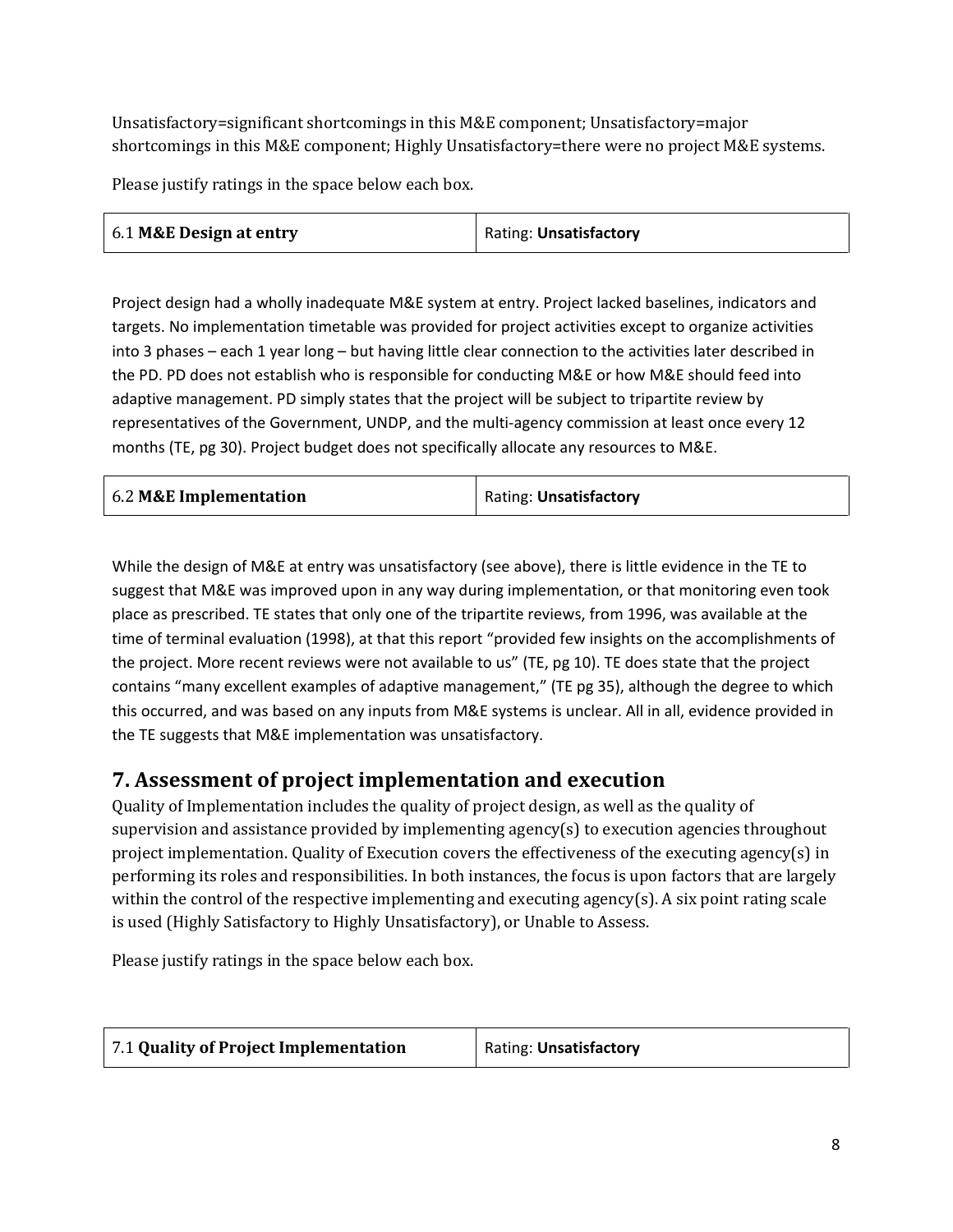While the TE does not access the quality of project implementation by UNDP, critical weaknesses in the project's design, as well as failure to design and establish an effective M&E system, imply that quality of project implementation by UNDP was unsatisfactory. Weaknesses in project design that should have been identified and addressed prior to project implementation include: (1) lack of any institutional framework that would allow for the achievement of the project's principle objective of developing and establishing coastal management plans at pilot sites, and subsequently throughout the DR; (2) failure to identify compliance requirements of UNOPS that were in conflict with the stated aims of the PD - that is, to have the project be executed by local NGOs; (3) failure to design the project with an adequate M&E system. As stated in the TE, the project was premised on a theory of change that proved to be false. That is, that effective resource management is science driven. As the project experience has shown, "the governance process itself is both the major problem and the major opportunity and the 'science-driven management' hypothesis has been revised or rejected" (TE, pg 9).

| 7.2 Quality of Project Execution | <b>Rating: Moderately Satisfactory</b> |
|----------------------------------|----------------------------------------|
|----------------------------------|----------------------------------------|

TE does not provide a rating on quality of project execution, and the narrative presented in the TE is somewhat inconsistent regarding project execution. TE states in the executive summary that the project has been administrated with "outstanding skill and efficiency" and successfully adapted to a rapidly changing institutional landscape (TE, pg 2). These changes include changes that were occurring in the DR with respect to the governmental policy and institutions responsible for natural resource management, and many of these institutions were experiencing high staff turnover at the time of project implementation (TE, pg 33). At the same time, project management appears to have structured and planned work around those objectives that were seen by the management team as feasible, dropping those objectives (notably development and implementation of coastal management plans) that were seen as not feasible. While these changes could be seen as a form of adaptive management, there is little to suggest that the project restructured itself in a way so as to maximize the use of project funding. Many activities, such as the collection of biological monitoring data, or community-development activities, seem to have been undertaken as an end to itself, with little linkage to one another (TE, pg 30) or contribution to a long-term objective. The project failed to establish an effective M&E system, and it is not clear whether annual project reviews even took place, as only one of three expected reports was available to the terminal evaluation team, and this report "provided few insights on the accomplishments of the project" (TE, pg 10).

### **8. Lessons and recommendations**

8.1 Briefly describe the key lessons, good practices, or approaches mentioned in the terminal evaluation report that could have application for other GEF projects.

TE provides the following lessons:

• The five step "road map, as described by GESAMP, for developing effective coastal management regimes, oversimplifies complex situations in which individual project must play out. For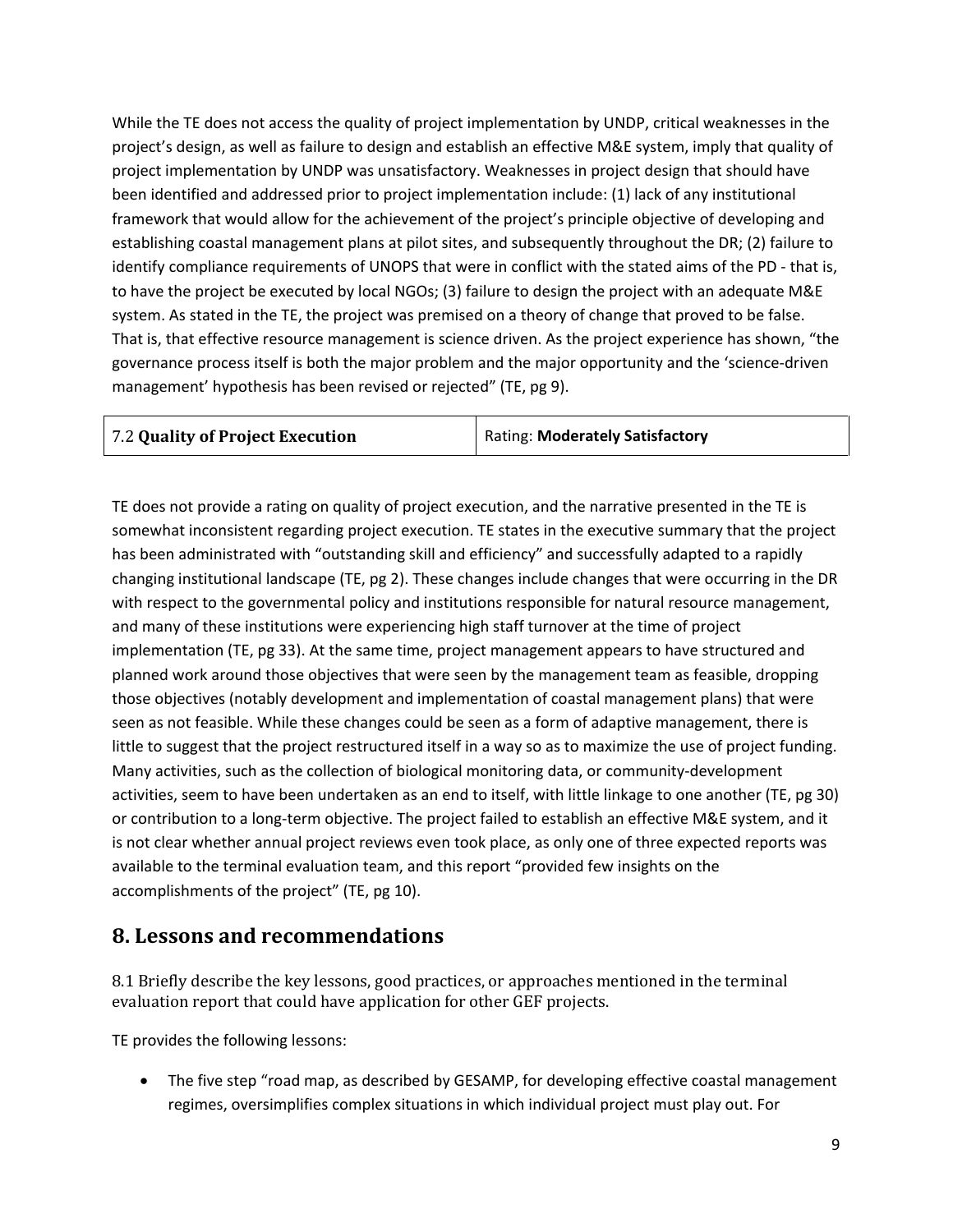example, it is important to recognize that in some cases the formal approval and funding of an integrated management plan...may be neither feasible nor desirable. In the DR, for example, the disarray of government institutions at the national level with responsibilities for resource management would, in the past, have made such formalities difficult to achieve and potentially meaningless.

• Far too many resource management initiatives fail to progress into a period of effective implementation at significant scales. They tend to become caught up in repeated cycles of data gathering, analysis and planning that contribute little to forward progress. This leads to frustration and disillusionment among those involved.

8.2 Briefly describe the recommendations given in the terminal evaluation.

TE "strongly recommends" a phase 2 GEF project building upon efforts in this project. TE recommendations for a phase 2 GEF project include:

- The principle focus of a Phase 2 effort should be the four pilot sites where the priority should be to produce living models of successful participatory management in a diversity of settings.
- During a Phase 2 GEF project, it will be essential to design institutional frameworks for management at the four sites and at the national level.
- The developments of the last two years require including governmental institutions as full partners in a Phase 2 effort.
- Baselines and monitoring schemes should be adjusted so that the short-term impacts of selected human activities can be evaluated. For example, in the Samana region, it would be very useful to document the impacts of the rapid increase in trawling on both bottom communities and fisheries landings.
- We recommend that future training activities feature techniques of strategic planning and options for the design of management plans that will be effective as the basis for a future management process.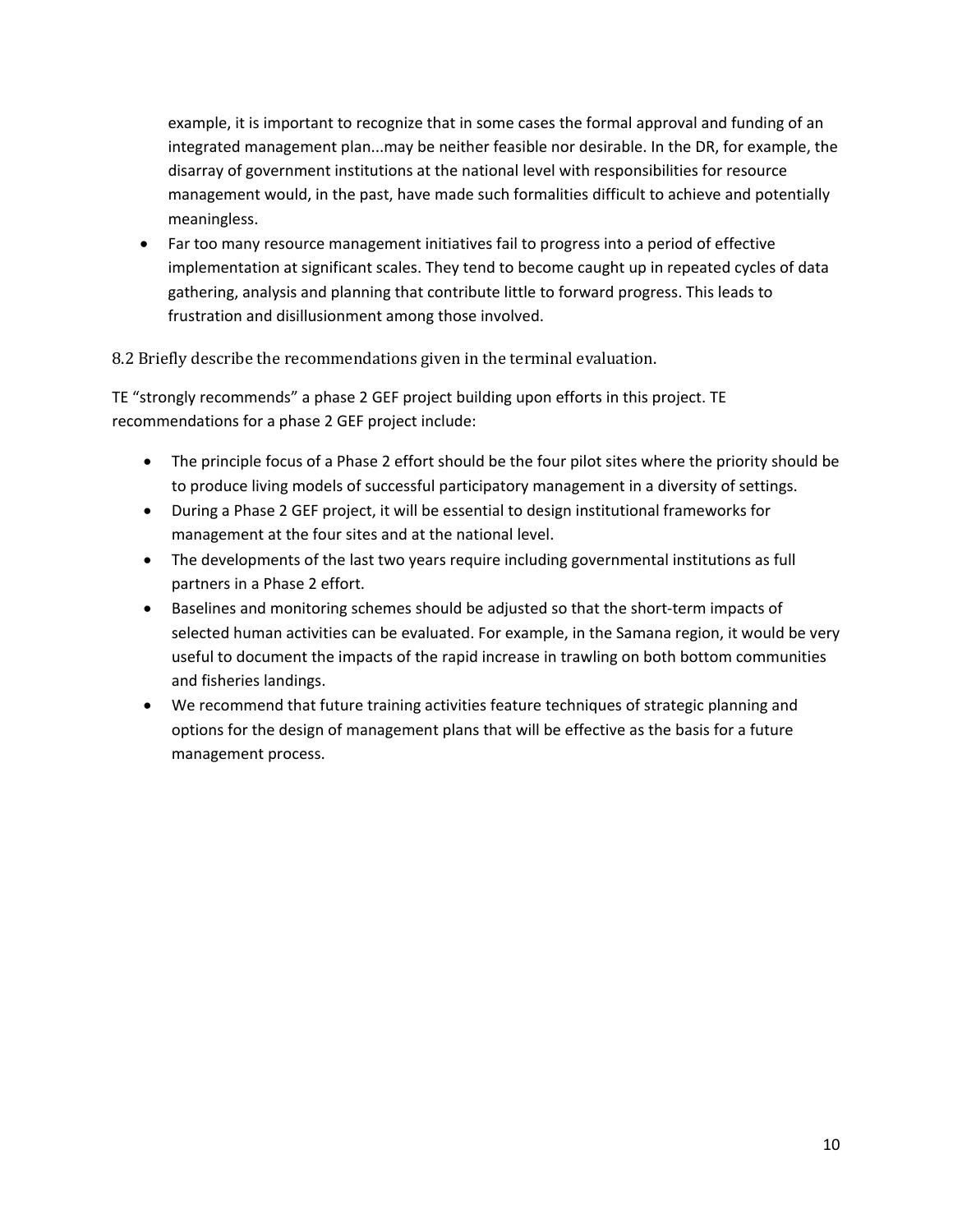# **9. Quality of the Terminal Evaluation Report**

A six point rating scale is used for each sub-criteria and overall rating of the terminal evaluation report (Highly Satisfactory to Highly Unsatisfactory)

| Criteria                                                                                                                                                | <b>GEF EO comments</b>                                                                                                                                                                                                                                                                                                                                                                                                                                                                                                                                             | Rating |
|---------------------------------------------------------------------------------------------------------------------------------------------------------|--------------------------------------------------------------------------------------------------------------------------------------------------------------------------------------------------------------------------------------------------------------------------------------------------------------------------------------------------------------------------------------------------------------------------------------------------------------------------------------------------------------------------------------------------------------------|--------|
| To what extent does the report<br>contain an assessment of relevant<br>outcomes and impacts of the<br>project and the achievement of the<br>objectives? | TE does provide some assessment of achievements under<br>each of the five short-term objectives given in the PD.<br>However, TE provides insufficient detail on the kinds of<br>activities undertaken, the quality of these activities, and<br>how they may have contributed to desired project<br>outcomes. TE provides a separate chapter on "capacity<br>assessment" - using a manual provided by UNDP - that<br>gives little insight into project performance and<br>implementation experiences.                                                               | U      |
| To what extent is the report<br>internally consistent, the evidence<br>presented complete and convincing,<br>and ratings well substantiated?            | TE is internally inconsistent, incomplete in several regards,<br>and does not provide ratings (except narrative assessment<br>of project outcomes and execution). Inconsistencies include<br>the overall assessment of project implementation -<br>"administered with outstanding skill and efficiency" - while<br>noting near total lack of project monitoring and extensive<br>delays in first year of project. Many important aspects of<br>project implementation, such as M&E, supervision by<br>UNDP, and execution arrangements are barely touched<br>upon. | U      |
| To what extent does the report<br>properly assess project<br>sustainability and/or project exit<br>strategy?                                            | Sustainability of project outcomes is not assessed<br>sufficiently. TE does mention some prospects for<br>subsequent projects that may address similar issues and<br>objectives, and does not that funding for protected areas<br>management is currently wholly inadequate in the DR.<br>However, no attempt is made to incorporate these factors<br>into a well-considered assessment of project sustainability.                                                                                                                                                 | U      |
| To what extent are the lessons<br>learned supported by the evidence<br>presented and are they<br>comprehensive?                                         | The lessons provided in the TE focus primarily upon<br>whether or not the evaluative tool developed by UNDP for<br>assessing coastal management processes is relevant to the<br>work of evaluating this project. There is nothing of value<br>regarding the project's experiences vis a vis attempting to<br>develop a management plan, or improve environmental<br>awareness, or experiences at the pilot sites. A lost<br>opportunity.                                                                                                                           | HU     |
| Does the report include the actual<br>project costs (total and per activity)<br>and actual co-financing used?                                           | TE does not provide any information on project costs.                                                                                                                                                                                                                                                                                                                                                                                                                                                                                                              | HU     |
| Assess the quality of the report's<br>evaluation of project M&E systems:                                                                                | TE does not discuss project M&E except to note absence of<br>required reporting, and failure of project design to include<br>any effective M&E plan (TE notes lack of baselines,<br>indicators and targets and that their absence limits the<br>extent to which project achievements can be assessed).                                                                                                                                                                                                                                                             | U      |
| <b>Overall TE Rating</b>                                                                                                                                |                                                                                                                                                                                                                                                                                                                                                                                                                                                                                                                                                                    | U      |

**Overall TE rating = (0.3 \* (2+2)) + (0.1 \* (2+1+1+2)) = 1.2 + 0.6 = 1.8 = U**